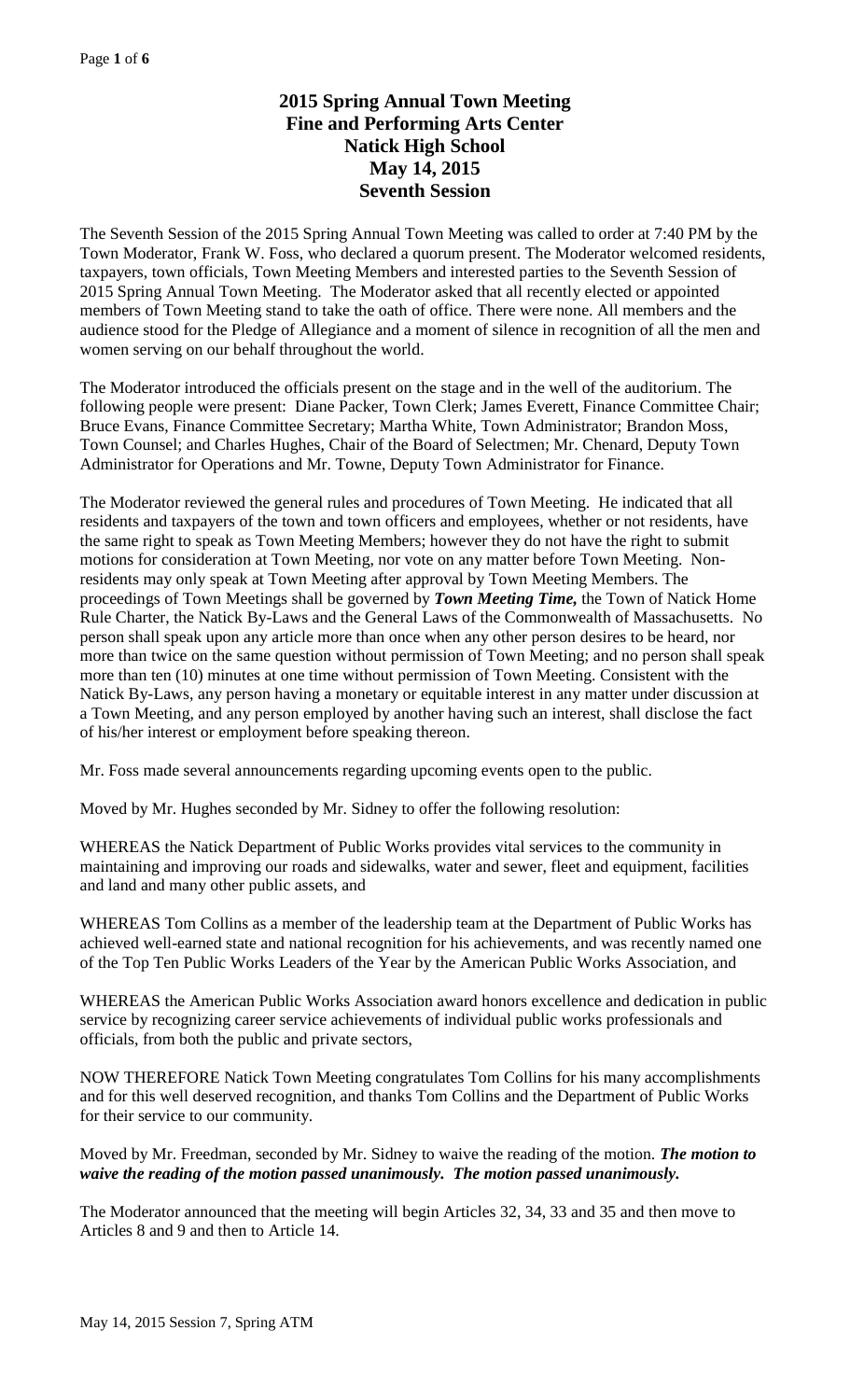### **ARTICLE 32: 22 Pleasant Street Rezoning Classification Study Committee: Hear Report and Recommendations (22 Pleasant Street Rezoning Classification Study Committee)**

To see what action the Town will take to hear and/or to accept the report and recommendations of the 22 Pleasant Street Zoning Classification Study Committee created under Article 40 of Spring 2014 Town Meeting, or otherwise act thereon.

#### **FINANCE COMMITTEE RECOMMENDATION:** *By a vote of 13-0-0 on March 24, 2015, the Finance Committee recommends Favorable Action with regard to the subject of Article 32.*

### **MOTION (requires majority vote):**

Moved by Mr. Evans, seconded by Mr. Everett that the Town vote to receive the report of the 22 Pleasant Street Rezoning Classification Study Committee.

The main motion under Article 32 passed unanimously. Mr. Griesmer, Chair of the 22 Pleasant St. Rezoning Classification Study Committee made the report.

#### **ARTICLE 34: Acquisition of Easement Over 22 Pleasant Street (Board of Selectmen)**

To see if the Town will vote to authorize the Board of Selectmen to acquire by purchase, taking by eminent domain or otherwise an easement for vehicular, non-motorized conveyance, and pedestrian access over the property at 22 Pleasant Street, Natick, owned now or formerly by James M. Knott, (the subject property) between Pleasant Street and the Town-owned property which abuts the subject property to the north; to determine the location of said easement; and to see what sum of money the Town will vote to appropriate and/or raise a from tax levy, free cash, other sources, or authorize borrowing for the purposes of this article; or otherwise act thereon.

**FINANCE COMMITTEE RECOMMENDATION:** *By a vote of 13-0-0 on March 24, 2015, the Finance Committee recommends Referral to the Sponsor with regard to the subject of Article 34.*

#### **MOTION (requires majority vote):**

Moved by Mr. Hughes, seconded by Mr. Freedman to refer the subject matter of Article 34 to the Board of Selectmen.

#### *The main motion under Article 34 passed unanimously.*

#### **ARTICLE 33: Amend Zoning By-Law to Create Assisted Living Option Overlay District (22 Pleasant Street Rezoning Classification Study Committee)**

To see what action(s) the town will take to amend the Zoning By Law to create an Assisted Living Option Overlay District (ALOOP) and to designate 22 Pleasant Street in South Natick (also identified as real estate tax parcel or Lot 44 on Map 64 of the Town Assessor) as an ALOOP District including but not limited to:

1) specifying the purpose and objective of such ALOOP

2) creating new or modifying existing definitions for this purpose whether within an ALOOP section of or elsewhere in the zoning bylaw

3) setting any and all dimensional and intensity regulations for this ALOOP including without limitation:

a) height including "sky plane" or stepped back height restrictions,

b) any and all setbacks,

c) lot frontage,

d) lot depth,

e) number of units,

f) type and size of units,

g) number of residents,

h) minimum or maximum parking requirements,

i) open space,

j) lot coverage,

k) building coverage,

May 14, 2015 Session 7, Spring ATM l) Floor Area Ratio (FAR),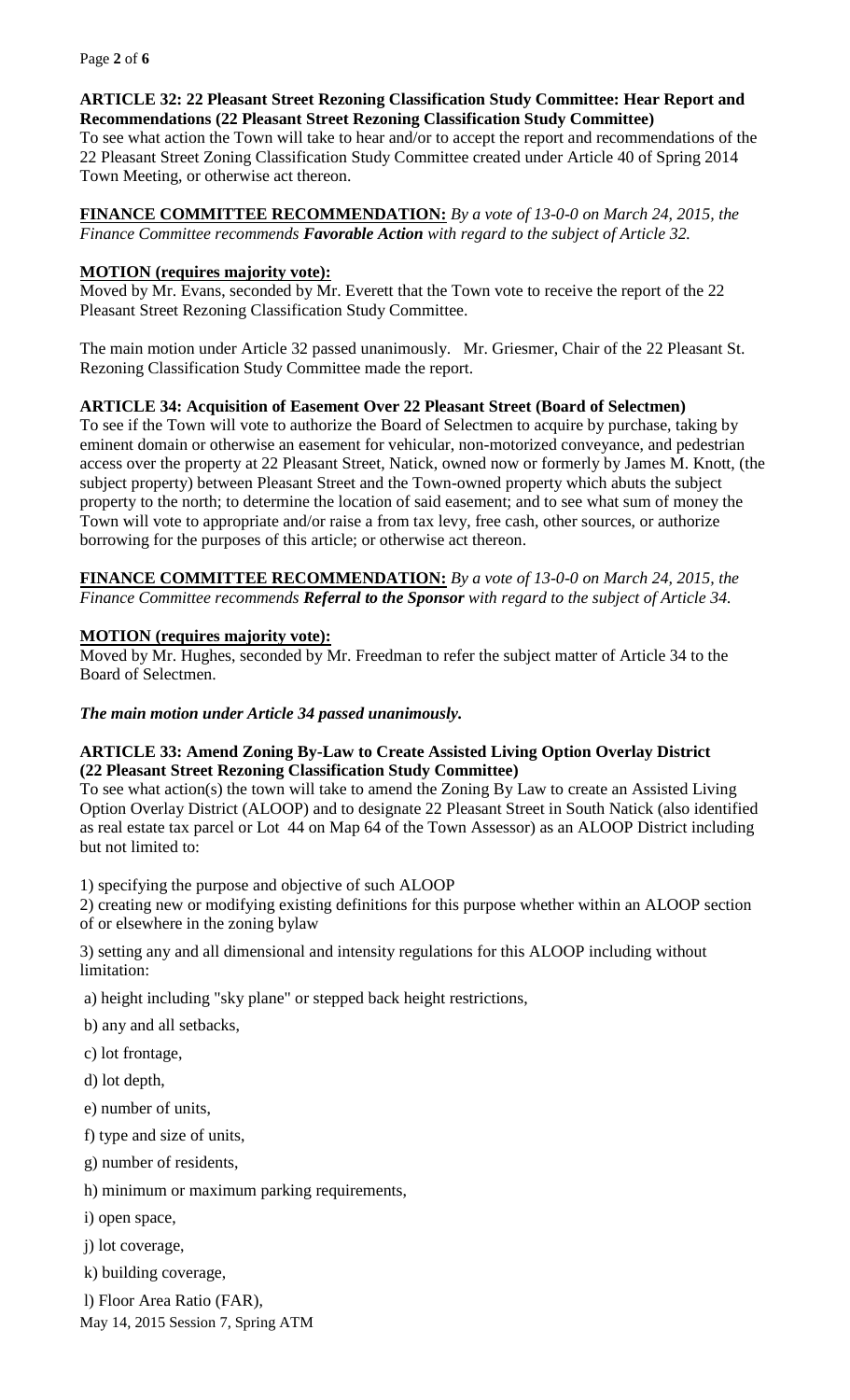Page **3** of **6**

m) Landscape Surface Ratio (LSR),

n) lot area, etc.

4) specifying whether such ALOOP requires a Special Permit, what the Special Permit and/or Site Plan Review process might consist of or require and who the Special Permit Granting Authority would be

5) specifying whether or not and to what extent and on which dimensional or intensity or regulations and under what conditions the Special Permit Granting Authority might waive or modify such regulations

6) using existing provisions and/ or text of the Assisted Living Residences section of the Zoning By Law or make amendments thereto or creating provisions and/or text unique to the ALOOP whether in whole or in part

7) establishing requirements for:

a) screening and/or buffering of structures, site improvements, parking and or the site from adjacent and surrounding residences and land uses,

b) orientation, location and/or screening of loading docks, dumpsters, service and main entrances,

c) residual uses including residual use regulation, restriction and or bonding for removal upon cessation of Assisted Living use,

d) which underlying zones of 22 Pleasant St. may be used in the ALOOP including extent to which requirements of underlying zones will apply unless specifically modified in the ALOOP,

e) design and/or design review standards

f) ability or prohibition to place mechanical, vent or other structures on rooftops

g) any or all activities to be conducted in such a manner that noise, smoke, dust, odor, vibration, waste disposal or other objectionable features are confined to the premises, buildings or structures

h) any and all matters currently included and/or addressed in "Section V - Special Requirements" section of the existing Town of Natick Zoning By Law whether such matters are i) specifically and/or differently addressed in the ALOOP, ii) modified for the ALOOP within said Section V, or iii) applied to the ALOOP as set forth in said Section V

i) height, elevation and/or orientation of windows and other building features in relation to neighboring properties and/or

j) other neighborhood and abutter protections

8) specifying requirements for the applicability of the Aquifer Protection District to the ALOOP and/or changing the applicability of the Aquifer Protection District to residential projects in the RG and zones including modifying use variance language therein

And taking any other action consistent with the creation of this ALOOP or otherwise act thereon.

# **FINANCE COMMITTEE RECOMMENDATION:**

*The Finance Committee had no recommendation in regard to the subject of Article 33.*

# **MOTION (requires majority vote):**

Moved by Mr. Sidney, seconded by Mr. Griesmer to refer the subject matter of Article 33 to the Planning Board.

# *The motion to refer the subject matter of Article 33 passed unanimously.*

#### **ARTICLE 35: Acquire Property Located at 22 Pleasant Street for Open, Park and Recreation Purposes (John Ciccariello et al)**

To see what actions the Town or Town Meeting will take to determine, appropriate, and/or raise a sum of money from tax levy, free cash, other sources, or authorize borrowing to acquire the property known as 22 Pleasant Street and all property interests and any expenses related thereto, said property being shown as Parcel 44 on Town of Natick Assessors' Map No. 64 containing 4.1 acres adjacent to the Hunnewell Baseball Fields; and to determine any and all conditions under which the property is to be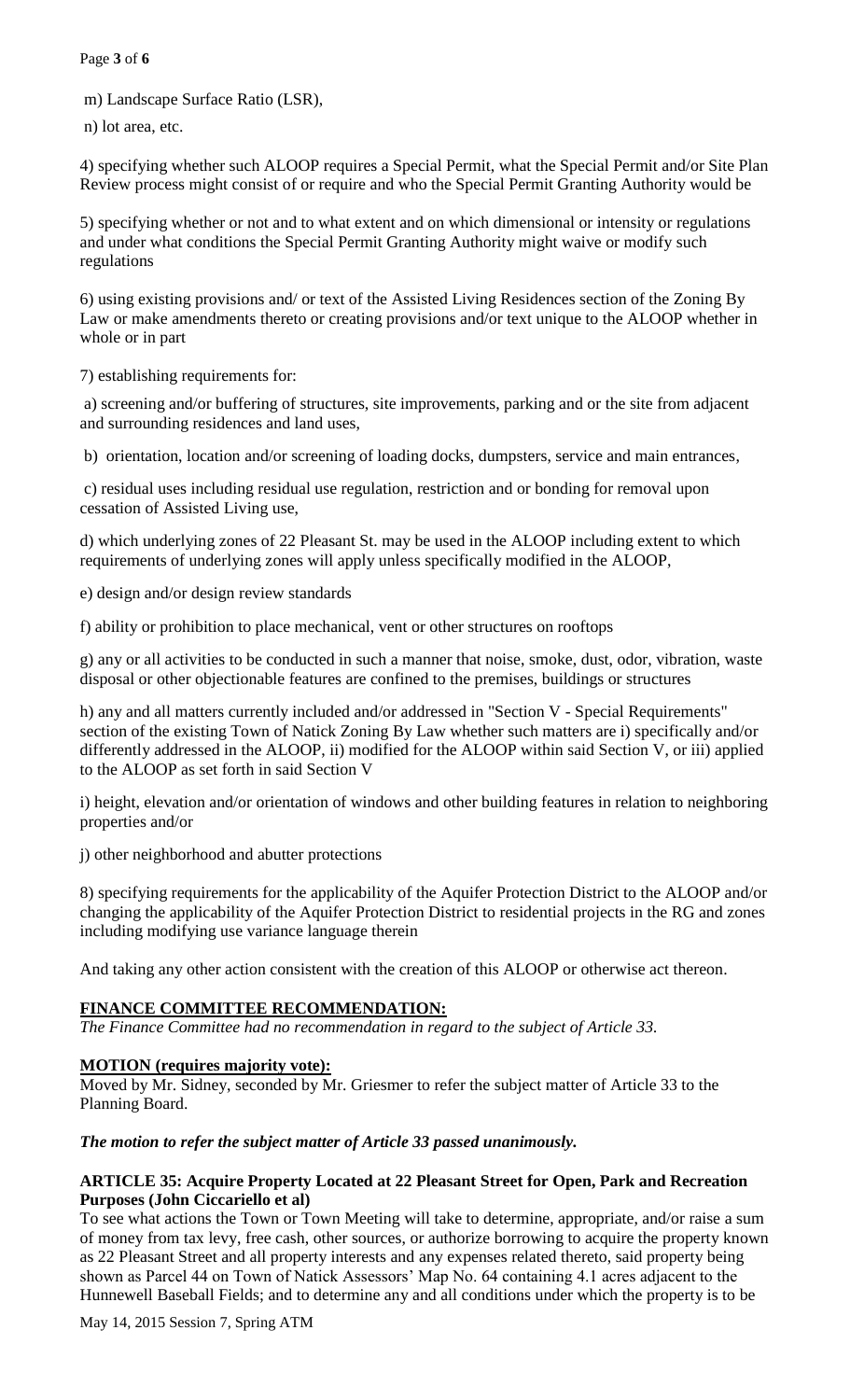acquired, and if it is to be acquired by the Town, only when free from contamination, and to authorize the Selectmen or other Town committee to contract now for the purchase of the property and all property interests after such conditions are met. Also, to see what actions the Town or Town Meeting will take to dedicate the use of the property for recreation, open space, other Town purposes, e.g., relocation of the Memorial School ball fields, or a strategic combination with the adjacent Hunnewell Baseball Fields and other recreation land across Pleasant Street to the west, or to reactivate the canal for canoeing or boating purposes, or any and all uses the Town or Town Meeting may deem appropriate, or take any other action relative thereto.

### PURPOSE OF ARTICLE:

The purpose of this Article is to acquire 22 Pleasant Street for park, recreation, open space, or other Town purposes.

## **FINANCE COMMITTEE RECOMMENDATION:**

*By a vote of 12-0-1 on March 24, 2015, the Finance Committee recommends Favorable Action with regard to the subject of Article 35.*

#### **MOTION (requires majority vote):**

Moved by Mr. Evans, seconded by Mr. Everett that the Town vote to authorize the Board of Selectmen to negotiate with the Owner of the 22 Pleasant Street Property to purchase and acquire the property for use as open park and recreation purposes. Said property is to be acquired free and cleaned of all contamination.

Moved by Mr. Hayes, seconded by Mr. Freedman to amend the main motion by deleting it and replacing it with the following: move to authorize the Board of Selectmen to negotiate with the Owner of the 22 Pleasant Street Property to purchase and acquire the property for use as open park and recreation purposes. Said property is to be acquired free and cleaned of all contamination for its intended use and purpose.

Said land as further described as follows:

Beginning at a point on the east side of Pleasant Street at the southwest corner of land n/f Town of Natick; thence,

Easterly along lot line 328.35 feet+/- to a point; thence,

Easterly along the lot line 625 feet +/- to a point in the center of the Charles River; thence,

Southerly along the center of the Charles River 238 feet +/- to a point; thence,

Westerly along the lot line of land n/f Magdi Yousef 264 feet +/- to a point; thence,

Northerly along a lot line 52.38 feet  $+/-$  to a point; thence,

Westerly along a lot line 151.32 feet  $+\prime$ - to a point at the northeast corner of land n/f Barbara  $\&$ William Campbell; thence,

Westerly along a lot line 148.50 feet  $+\prime$ - to a point at the northeast corner of land n/f Barbara  $\&$ Rexford Kidd; thence,

Westerly along a lot line 377.16 feet  $+/-$  to a point on the east side of Pleasant Street; thence, Northerly along the east side of Pleasant Street 116.10 feet +/- to the beginning.

Mr. Ciccariello spoke to this article.

Moved by Mr. Hughes, seconded by Mr. Munnich to add the following text at the end of the amended main motion "Shown as Parcel 44 on Assessors Map 64. *The amendment passed unanimously*.

Moved by Mr. Sidney seconded by Mr. Awkward to amend the amended main motion to strike the sentence "Said property is to be acquired free and cleaned of all contamination for its intended use and purpose". *This amendment failed*.

Moved by Mr. Nottonson, seconded by Mr. Glater to amend the first paragraph by deleting the words "for its intended use and purpose". *The amendment failed.*

Discussion on the article continued.

Moved by Dr. Keefe, seconded by Mr. Griesmer to move the question and end debate on the issue. *The motion to move the question and close debate passed by two-thirds vote. The amendment as proposed by Mr. Hayes passed by majority vote. The amended main motion passed by majority vote.*

**ARTICLE 8: Amend Town By-Laws: Article 21 (Town Administrator)**

To see if the Town will vote to amend Article 21 of the Town By-Laws as follows.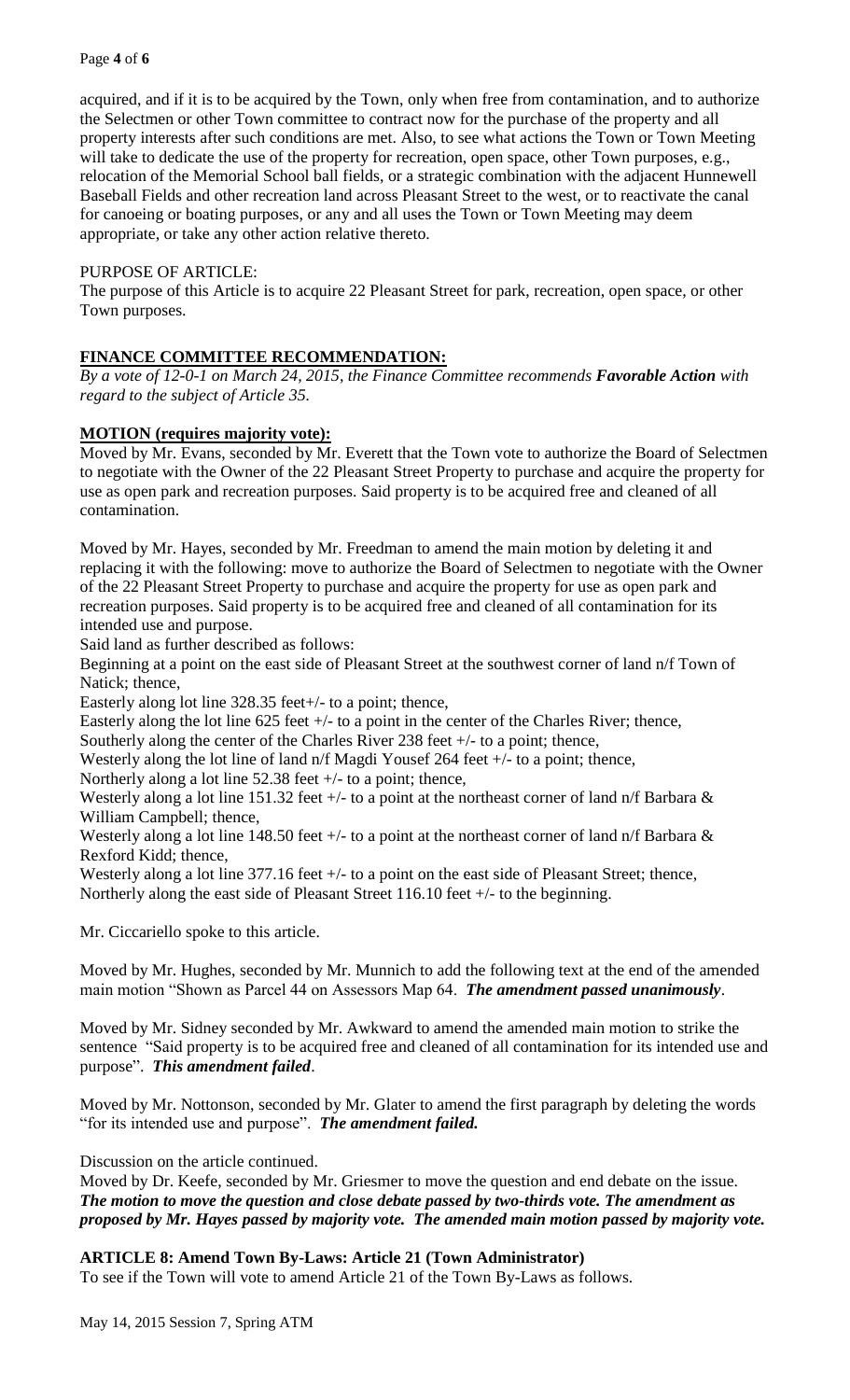- 1. In the Article title, and in all instances throughout the Article, change all references to "Community Development Director" to "Director of Community and Economic Development."
- 2. In Section 2.2, change reference to "Community Development Department" to "Department of Community and Economic Development";

or otherwise act thereon

**FINANCE COMMITTEE RECOMMENDATION:** *By a vote of 8-2-0 on March 19, 2015, the Finance Committee recommends Favorable Action with regard to the subject of Article 8.*

## **MOTION (requires majority vote):**

Moved by Mr. Evans seconded by Mr. Everett that the Town vote to amend Article 21 of the Town By-Laws as follows.

- 1. In the Article title, and in all instances throughout the Article, change all references of "Community Development Director" to "Director of Community and Economic Development."
- 2. In Section 2.2, change reference of "Community Development Department" to "Department of Community and Economic Development"

Moved by Mr. Hayes, seconded by Mr. Brown to amend the main motion to add the word "Preservation" after the word "Community" in both the points. Moved by Ms. Foss, seconded by Mr. Hughes to move the question and end debate on the amendment. *The motion to move the question and end debate on the amendment passed by two-thirds vote. The amendment failed. The main motion under Article 8 passed by majority vote.*

**ARTICLE 9: Amend Town By-Laws: Change All References to "Community Development Director" to read "Director of Community and Economic Development" (Town Administrator)** To see if the Town will vote to amend the Town By-Laws such that all references to "Community Development Director" are changed to "Director of Community and Economic Development"; or otherwise act thereon.

**FINANCE COMMITTEE RECOMMENDATION:** *By a vote of 8-2-0 on March 19, 2015, the Finance Committee recommends Favorable Action with regard to the subject of Article 9.*

## **MOTION (requires majority vote):**

Moved by Mr. Evans, seconded by Mr. Everett that the Town vote to amend Article 41 of the Town By-Laws, specifically the chart at the end thereof titled Town Regulations, such that the reference of "Community Development Director" is changed to "Director of Community and Economic Development."

## *The main motion under Article 9 passed by majority vote.*

The Moderator extended special thanks to the staff at Pegasus, the Pages, Mr. Chenard, the Town Clerk's Office staff, the custodial staff at Natick High School and all others help make sure that Town Meeting runs smoothly.

## **ARTICLE 14: Collective Bargaining (Town Administrator)**

To see if the Town will vote to raise and appropriate, or otherwise provide, the funds necessary to implement the Terms of Agreements reached between the Town and the following collective bargaining units:

- a) Public Employees Local Union 1116 of the Laborers International Union of North America – Clerical unit
- b) Public Employees Local Union 1116 of the Laborers International Union of North America – Public Works Laborers unit
- c) Public Employees Local Union 1116 of the Laborers International Union of North America – Library employees
- d) Supervisors and Administrators Association
- e) The Natick Patrol Officers Association
- f) New England Police Benevolent Association, AFL-CIO, Local 182
- g) Service Employees International Union Local 888, Dispatch
- h) Local 1707 International Association of Firefighters
- i) The Deputy Fire Chiefs Association
- j) Maintenance and Custodians Local #1116

Or otherwise act thereon.